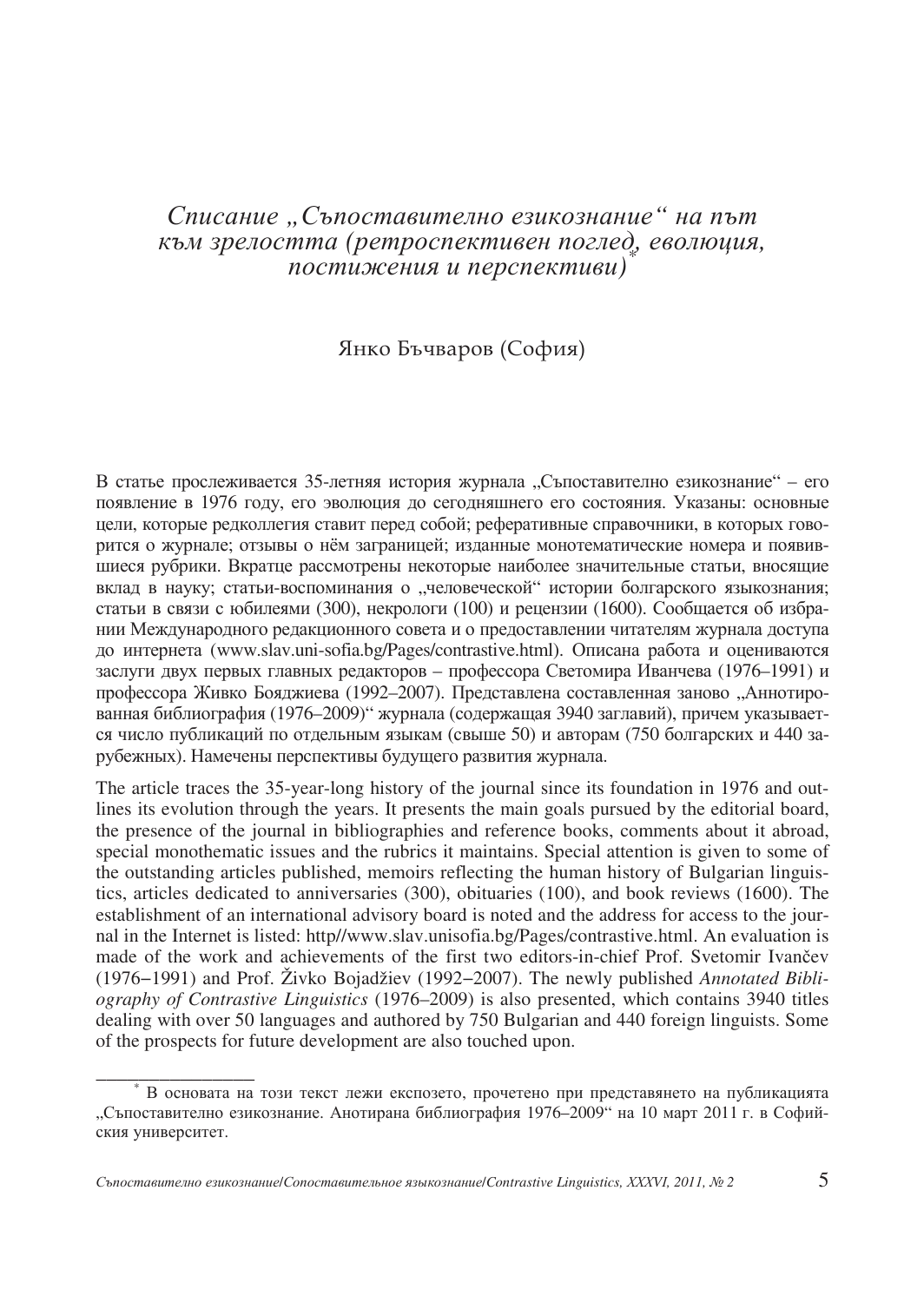Както е известно, списание "Съпоставително езикознание" (по-нататък -"СЕ") излиза вече тридесет и шеста година. През неговите първи две годишнини (1976 и 1977) то се печаташе на циклостил под заглавие "Бюлетин за съпоставително изследване на българския език с други езици" (по-нататък - "Бюлетин"). Едва от 1978 г., под заглавие "СЕ", то се превърна в истинско списание на висок печат. Но появата на "Бюлетина" и след това – на списанието – има предистория.

На 19 юли 1974 г. преподаватели от двата филологически факултета на Софийския университет – Факултета по славянски филологии (ФСлФ) и Факултета по класически и нови (тогава "западни" – ФЗФ) филологии организираха учрелителна сбирка на т. нар. Група за съпоставително изследване на българския език с други езици. В разискванията беше подчертана назрялата необходимост от обединяване и координиране на усилията на българските лингвисти за съпоставително изследване на българския език с различни чужди езици, което има голямо теоретично и практическо значение. Беше избрано ръководство на групата в състав: професорите Св. Иванчев и М. Янакиев от ФСлФ и Б. Николов и Ж. Молхова от ФЗФ. Впоследствие за председател на групата беше определен проф. Иванчев, а за секретари – асистентите А. Данчев и Я. Бъчваров (срв. Данчев 1975).

Още от есента на същата 1974 г. започнаха редовните сбирки на Групата. Първи на 30 октомври прочете доклад на тема "За някои страни на съпоставителните изследвания" Андрей Данчев. На следващите сбирки доклади и информации изнесоха Я. Бъчваров, Кр. Манчев, Й. Симеонов, М. Янакиев. През следващите 1975/1976 и 1976/1977 учебни години на сбирки на групата се представиха: К. Бабов, Р. Павлова, Ж. Молхова, Бл. Лингорска, Ив. Кънчев, Ем. Боев, Ем. Гочева, А. К. Смолска (Одеса), Сл. Петков, М. Затовканюк (Прага) и др. (вж. Бъчваров 1976 и Гочева 1977). Освен това Групата организира съвместно със Съюза на преводачите в България двудневно обсъждане на издадения наскоро сборник "Изговор и транскрипция на чужди имена в българския език". В това обсъждане, протекло при много голям интерес, взеха участие А. Данчев, Т. Сугарева, Т. Сарафов, Ив. Кънчев, Я. Бъчваров и др.

За нуждите на членовете на Групата, както и на всички заинтересувани, В. Хрусанова от Университетската библиотека подготви относително пълна библиография на всички съпоставителни изследвания на българския с други езици (съдържаща 412 заглавия), която впоследствие беше публикувана в брой 4 за 1976 г. на "Бюлетина".

Не на последно място сред разнообразните дейности на Групата се появи перспективата за организиране (в рамките на договорите между Софийския и други университети) на редица двустранни конференции със съпоставителна тематика: бытаро-полска, бытаро-чешка, бытаро-белоруска, бытаро-френска, българо-румънска, българо-немска и др. Подготовката на тези и други подобни конференции означаваше засилени занимания със съпоставителни изследвания и необходимост от печатно издание, в което те да бъдат публикувани.

Всички изброени обстоятелства закономерно доведоха до решението за създаване на печатен орган на Групата. Разбира се, в онези години условията бяха такива, че никакво периодично издание не можеше да се появи без височайше позволение от горе - "най-отгоре"... Университетът не разполагаше с днешната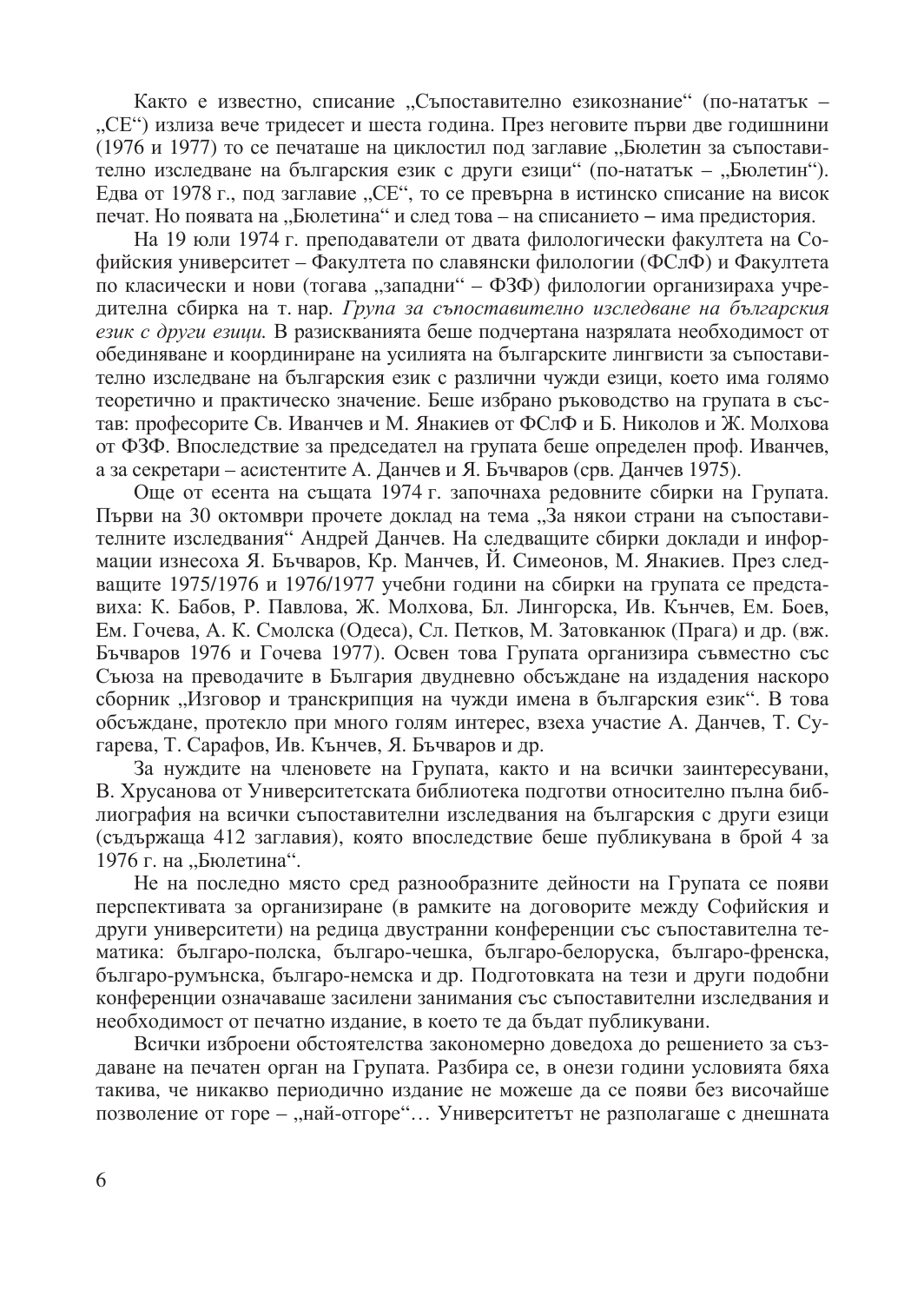автономия. Но с благосклонното отношение на университетското ръководство (и тук е редно изрично да подчертаем заслугата на тогавашния ректор проф. Благовест Сендов) можеше да се вземе решение за издаване на вътрешноведомствен бюлетин за служебно ползване. И това решение беше взето – с което беше поставено началото на нашето списание (под заглавие Бюлетин за съпоставително изследване на българския език с други езици). Редакционната му колегия беше в състав: Светомир Иванчев (главен редактор), Божил Николов, Мирослав Янакиев, Жана Молхова, Румяна Павлова и Янко Бъчваров (секретар). От 1977 г. в редколегията се включи и Павел Петков. Редакцията не разполагаше с шатни сътрудници, нито с помещение, но въпреки това още през първата (1976) година бяха публикувани шест броя на "Бюлетина", всеки с тираж 500 екземпляра.

В уводната статия към брой първи проф. Св. Иванчев подчертава:

"В миналото нашите специалисти по чужди езици твърде често са страдали от съществената слабост, че не са познавали достатъчно добре родния си език и това често се е отразявало доста зле на самата им работа с чуждия език. Същото би могло да се каже и за нашите българисти. Те понякога държат много слаба сметка за някои черти, които българският език споделя с други езици или по които рязко се отличава от тях. Една съпоставка с чуждия език винаги е в състояние да разкрие интересни и дори неподозирани страни на родния език. Ето защо ако ние насърчаваме днес съпоставителните изследвания на езиците на базата на българския език и неговата специфика, ние правим това не само за да опознаем по-добре чуждите езици, но между другото и да насърчим активните занимания с българския език, да популяризираме знанията за него. Групата за проучване на езиците, следователно, ще съдейства не само за създаване на добри специалисти по чуждите езици, което е вън от всякакво съмнение - но ще стимулира изучаването на български език, ще насочва вниманието на специалистите по чужди езици и към родния ни език, ще засилва техния интерес към него и по такъв начин ще съдейства да се оформи и укрепва у тях и една – от наше гледище твърде важна - втора специалност: българистиката. Насърчавайки съпоставителните изследвания, ние ще усъвършенстваме и работата на българските езиковеди в областта на родния ни език" (Иванчев 1976: 4-5).

През 1977 г. – годината на втората годишнина на "Бюлетина" – започна мащабна подготовка за предстоящото през 1981 г. честване на 1300-годишнината от основаването на българската държава. Във връзка с това беше подготвено постановление на Политбюро на ЦК на БКП за интензивно развитие на българистиката както в нашата страна, така и в чужбина. В него се предвиждаше провеждане на редица международни комплексни конференции с българистична тематика в страната и в основните чуждестранни славистични средища, като кулминацията от тези конференции да бъде Първият световен конгрес по българистика през 1981 г. в София. Наред с другите мерки в постановлението беше включено решение да се основе списание "Palaeobulgarica / Старобългаристика", орган на Центъра по българистика в БАН, а нашият бюлетин да прерасне в редовно списание "Съпоставително езикознание" като издание на Софийския университет, с 6 книжки годишно и тираж 1500 екземпляра. Във връзка с това на списанието се отпускаше една щатна бройка за редактор-уредник, а по-късно - още една за завеждащ документацията.

И така, от началото на 1978 г. "СЕ" започна да излиза на висок печат.

В уводната статия, освен набелязаните в "Бюлетина" цели, беше подчертано изискването в статиите за публикуване единият от съпоставяните езици задъл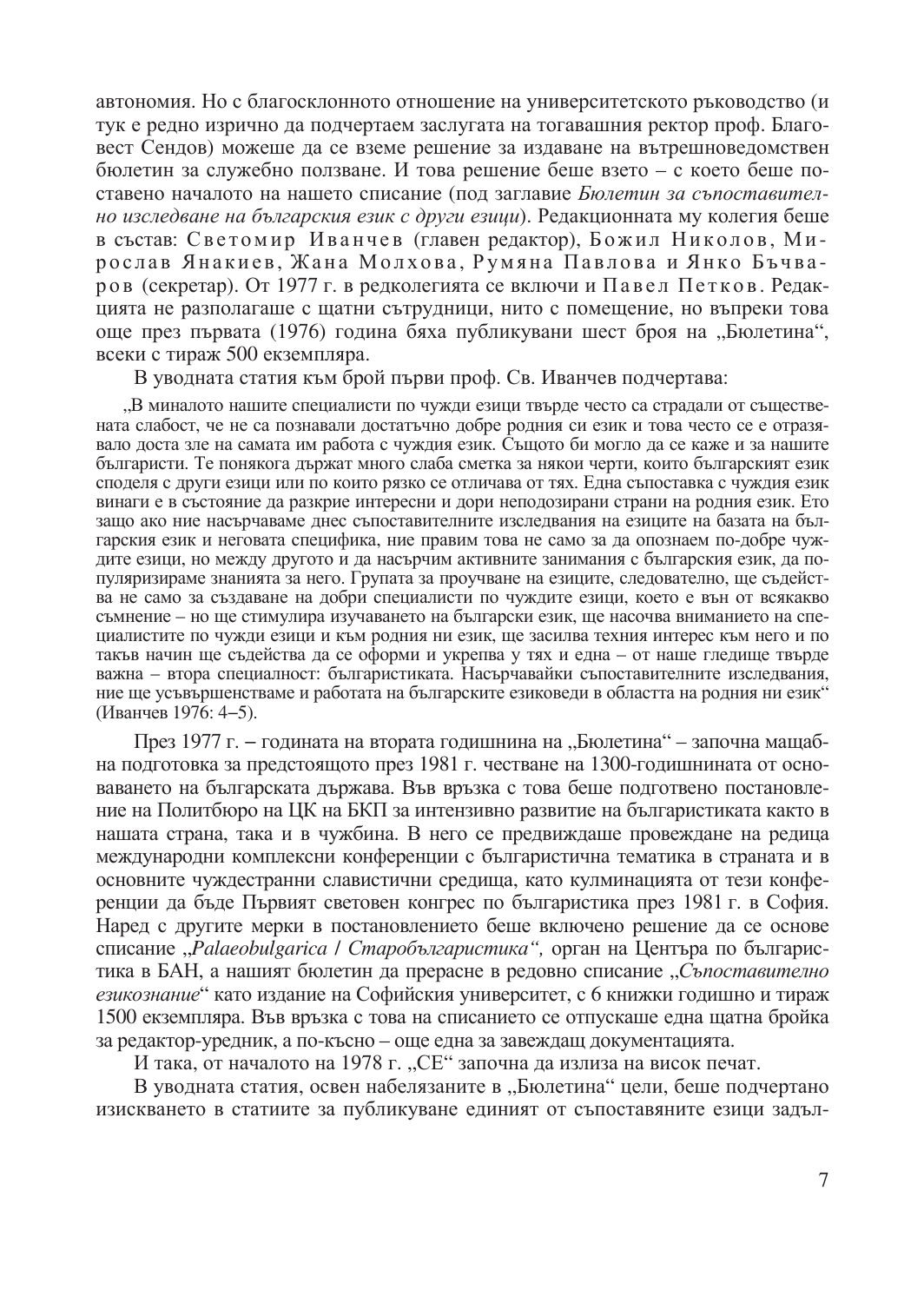жително да бъде българският. Беше заявено и намерението на редакционната колегия да помества рецензии за всякакви лингвистични публикации, а не само за съпоставителни изследвания, както и информации в рубриката "Хроника" за различни симпозиуми и конференции с лингвистична тематика (Иванчев 1978).

Още от самото начало на издаването на "СЕ" в него бе изоставена традиционната дотогава практика за цитиране под линия и беше възприета модерната днес в цял свят система за цитиране на библиографията в края на статията. Днес това изглежда напълно естествено, но преди 35 години в България все още никой не се интересуваше от т. нар. *impact factor...* Същевременно всяка статия се придружаваше от анотация на руски и английски език, а сълържанието на всеки брой се поместваше в превод на тези два езика (за превода полагаха много усилия Валентина Еленска и Таня Кметова). Благодарение на това много скоро най-авторитетните реферативни справочници в чужбина ("Current Contents Linguistics" – München; "Linguistics Abstracts" – Oxford; "Historiographia linguistica" – Amsterdam; "Новая иностранная литература по языкознанию" – Москва; "The Year's Work in Modern Language Studies" – Cambridge; "Modern Language Association of America" – Washington, D. C.) saпочнаха да отразяват системно публикациите в списанието и по този начин приносите на българските езиковеди бяха интегрирани в контекста на световната наука. На гърба на корицата във всяка книжка се отпечатваше списък на публикациите, получени в редакцията, което също беше полезна за читателите информация. Тази практика се спазва в списанието и досега.

Високият (дори за онези години) тираж се реализираше и благодарение на това, че отдел "Международен книгообмен" на Университетската библиотека разпращаше около 300 екземпляра от списанието на своите партньори-библиотеки по целия свят, а други 300 бройки заплащаше Центърът за българистика, който абонираше чуждестранните българисти и слависти. Така още от самото начало "СЕ" имаше привилегията да се радва на значителна дистрибуция и само за няколко години си спечели широка известност не само сред българските езиковеди, но и далече зад границите на страната. За това свидетелства и огромният брой отзиви за списанието (повече от двайсет, публикувани в най-разнообразни издания в Амстердам, Вашингтон, Киев, Кълъмбъс (Охайо), Лайпциг, Москва, Олбъни, Париж, Прага, Ювескюле (Финландия) и др.; вж. библиографията – "Отзиви"). Ето и някои от изказаните мнения:

"Как видно из [...] анализа содержания опубликованных в журнале "Сопоставительное языкознание" статей, проблематика их разнообразна, направлена на выявление и разработку различных аспектов сопоставительного исследования языков, обнаруживает поиск наиболее эффективных методов и оптимальных методик сопоставительных описаний, теории и практики перевода, теории обучения иностранным языкам" (Широкова 1981: 137).

"Podsumowując można powiedzieć, że Săpostavitelno ezikoznanie stanowi przykład czasopism o wyraźnym profilu tematycznym, przy czym profil ten jest w chwili obecnej bardzo aktualny. Przez swą otwartość dla różnych postaw teoretycznych stanowi cenne forum dla językoznawców bułgarskich i dla bułgaristów spoza terenu Bułgarii, może także zainteresować szersze grono językoznawców ze względu na różnorodność porównywanych z bułgarskim języków" (Коритковска 1981: 157).

"Insgesamt stellt die "Săpostavitelno ezikoznanie" eine wertvolle Informationsquelle für alle Sprachvergleich Interessierten dar. Auf besonders interessante Aufsätze soll in den folgenden Beiträgen aufmerksam gemacht werden" (Бютнер 1987: 204).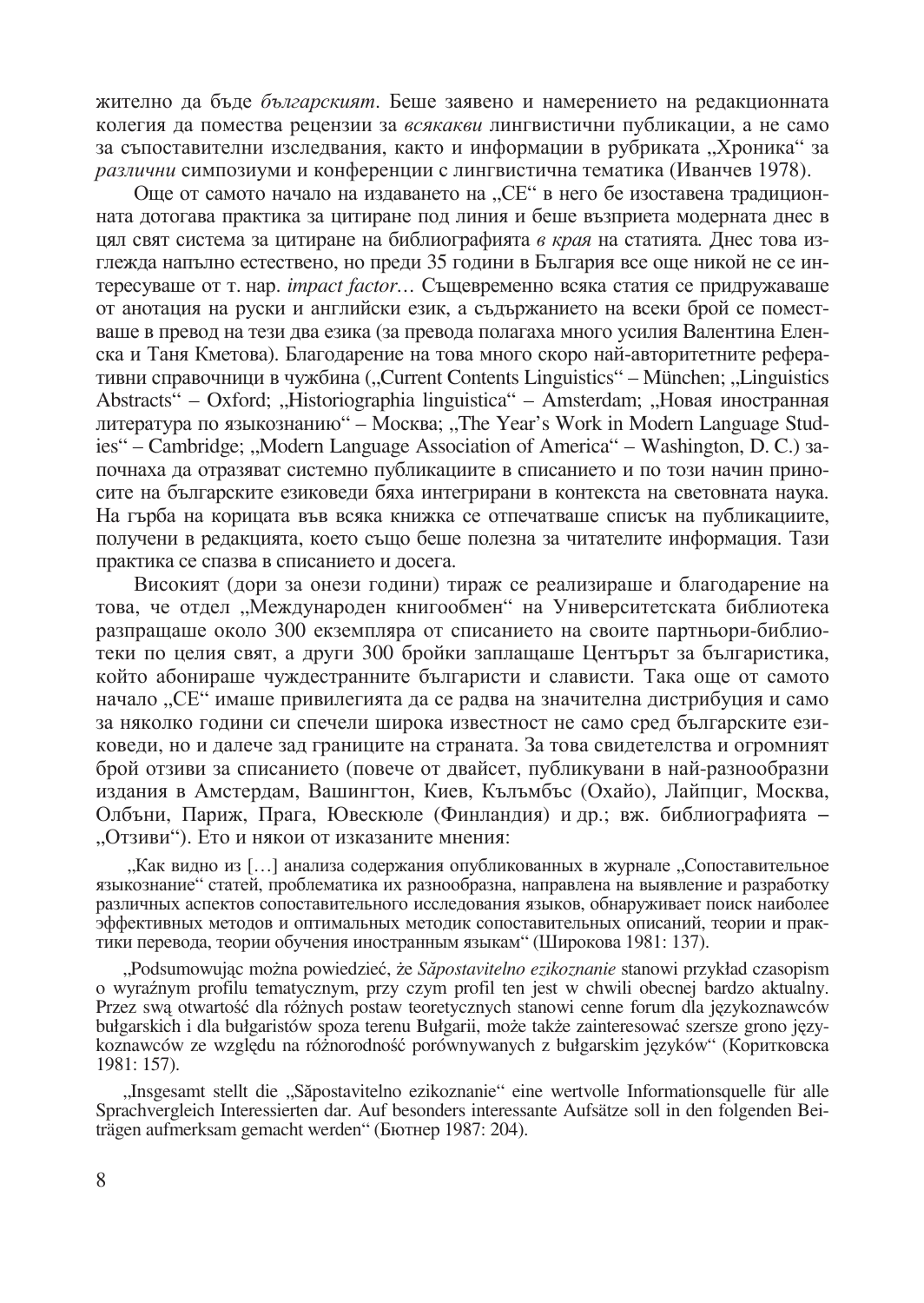"A particularly attractive aspect of Săpostavitelno ezikoznanie is the breadth of its intellectual profile and its serious attention to practical applications in teaching and translating, as well as to the latest theoretical developments" (Чвани 1988: 129).

\*\*\*

През годините списание "Съпоставително езикознание" непрекъснато еволюираше. В първите няколко годишнини бяха отпечатани последователно материалите от редица двустранни конференции със съпоставителна тематика (българо-полски – 1976, № 2, № 3, 1979, № 3, 1980, № 5; българо-белоруски – 1976, № 5, 1979, № 2, 1980, № 5; българо-румънска – 1979, № 6; българо-френска − 1982, № 1–2).

През първите десетилетия от съществуването на списанието бяха издадени и няколко монотематични броя, които се превърнаха в жалони на развитието му. Още в "ембрионалната" фаза на списанието - в "Бюлетина" - се появи българофренски брой (1977, № 1-2), българо-немски (1977, № 3), българо-английски (1977,  $\mathcal{N}_2$  4—5) и българо-руски (1977,  $\mathcal{N}_2$  6). Брой 2 за 1978 г. беше "фонетичен", брой 3 от 1978 – "глотометричен". Други три броя бяха посветени на международните конгреси на славистите – осмия в Загреб (1978, № 5), деветия в Киев (1983, № 5) и десетия в София (1988, № 4-5); последните два конгреса бяха отразени и с много подробни информации (1984, № 4, 101-124; 1989, № 4, 113-138). Списанието публикува също обемиста обзорна студия за международните конгреси на филолозите слависти – от първия в Прага през 1929 г. до дванадесетия през 1998 г. в Краков (1999, № 1, 112–157). Но сред всички монотематични броеве се откроява внушителният троен брой, посветен на 1300-годишнината от основаването на българската държава (1981, № 3-5, 320 с.). В него се проследява спецификата на българския език, неговата типологична характеристика, мястото му в контекста на индоевропейските, славянските и балканските езици, връзките му с основните романски, германски и тюркски езици, неговите диалекти извън територията на съвременна България и др. Списанието отпечата и подробни информации за първия (1981, № 3-5, 316–320) и втория (1987, № 1, 117–121) международен конгрес по българистика.

Особено характерен белег за еволюцията на списанието е появата на множество нови рубрики. По внушение и инициатива на главния редактор първоначалните скромни три рубрики ("Статии", "Рецензии и обзори", "Хроника") се разраснаха на петнайсет (между новопоявилите се рубрики са: "Езикови контакти", "Теоретични въпроси на езикознанието", "Теория и практика на превода", "Дискусии", "Из историята на езикознанието в България", "Българският език в чужбина", "Фоноархив", "100 години Софийски университет", "Годишнини", "Библиография").

В рубриките "Съпоставителни изследвания", "Езикови контакти", "Теоретични въпроси на езикознанието" и "Теория и практика на превода" бяха публикувани множество важни приносни студии и статии с програмно значение от авторитетни български и чуждестранни автори. Трудно е да се отделят най-значимите публикации измежду близо хилядата заглавия, поместени в споменатите рубрики, но все пак бих посочил (в хронологичен ред) следните статии: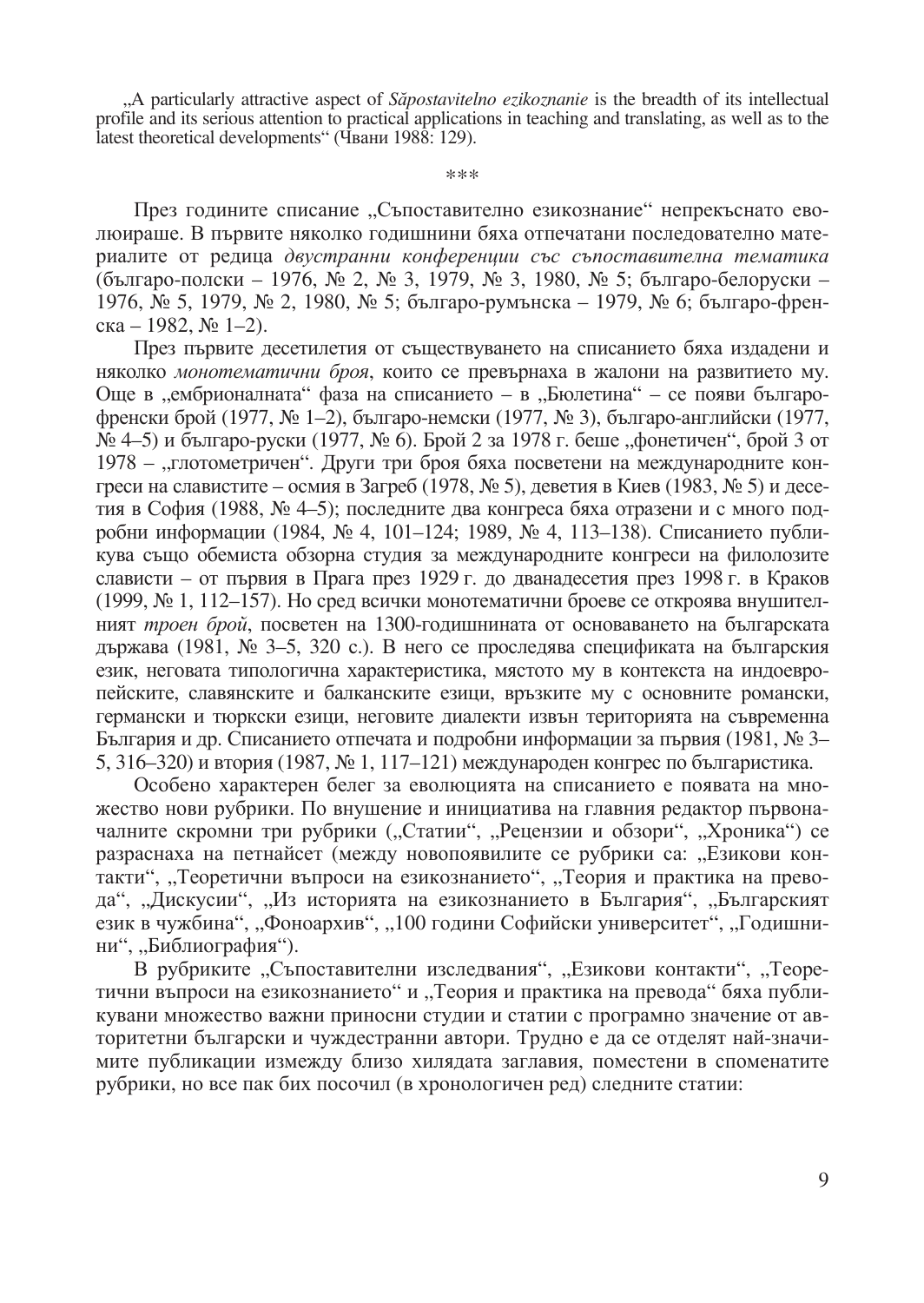- Павел Петков Опит за класификация на частните дисциплини в сравнителното езикознание  $(1978, N<sub>2</sub> 1).$
- Надежда Котова, Мирослав Янакиев Глотометрията експлицира основите на съпоставителната лингвистика (1978, № 3).
- Благовеста Лингорска По някои проблеми на корпуса, предназначен за съпоставителни изследвания (1978, № 4).
- Иван Леков Към по-приемлива анализа и постройка на опитите за съпоставителни и типологични изследвания в славянското езикознание (1978, № 5).
- Кети Ничева Към въпроса за семантичното моделиране на фразеологизмите (1978, № 5).

Славчо Петков – Таксономия на речевите стойности (1978, № 6).

F r a n c i s c o A d r a d o s – Les langues slaves dans le contexte des langues indo-européennes (1980,  $\mathcal{N} \subseteq 4$ ).

Иван Добрев – Мястото на българския език сред другите славянски езици (1981, № 1).

- Светомир Иванчев Класически и екзотичен българският език по-стар от българската лържава (1981, № 3–5).
- Георги Риков Основа и флексия в индоевропейската и праславянската глаголна система  $(1981, N<sub>2</sub> 3-5).$
- A n t o i n e C u l i o l i A propos de *quelque* (1983,  $\mathcal{N}_2$  1–2).
- $\Gamma$ еорги Герджиков Тенденцията към аналитизъм определение, метод за измерване, причини, следствия (1983, № 5).
- K a th a r i n a R e i s s Textsortenkonventionen und Übersetzen (1984,  $N_2$  1).

Живко Бояджиев – Клас и род (1984, № 2).

Андрей Данчев – За посоката на съпоставителния анализ (1984, № 4).

Татя на Шамрай – За типовете обусловеност на лексикалните значения (1984,  $\mathbb{N}_2$  5).

Цветан Йотов – Синхролалия (к постановке проблемы) (1985, № 4).

Владимир А. Звегинцев – Прагматика, семантика и естественный язык (1985,  $N_2$  5).

M o r r is H a l l e – Remarks on the scientific revolution in linguistics 1926–1929 (1986,  $N_e$  5).

- $P$ оман Якобсон Офонеме (1989, № 2).
- Стефана Димитрова Текстообразуващата роля на пресупозициите в българския език (1990,  $\mathcal{N}$ <sup>0</sup> 4–5).
- Валентин Гешев Аналитизъм и балканизми (1990, № 4-5).

W o l f g a n g G l a d r o w – Äquivalenz und Kongruenz in der konfrontativen Linguistik (1990,  $\mathcal{N} \cong 4-5$ ). J an a M o l h o v a – Diversity in similarity (1990,  $\mathcal{N}_2$  4–5).

В и о лета Косеска-Тошева – За езика-посредник в съпоставителните изследвания (1991, №1).

- P e t y a A s s e n o v a Linguistic type and linguistic convergence (1992,  $\mathcal{N}_2$  3).
- I v a n K a n c h e v Aproximatión a una posible lingüística sincrónica comparada (1993,  $\mathcal{N} \subseteq 3-4$ ).
- Василка Радева Към значението на производната дума (1993, № 3-4).
- Владимир Н. Топоров О языке загадки: к реконструкции "загадочного" прототекста (1993,  $N_2$  3–4).

Братислав Иванов – Залингвосемиотичния статус на писмото (1994, № 2).

И ордан Пенчев – Модалност и време (1994, № 6).

 $\overline{b}$ орис Парашкевов – Лексикологичната категория ономатонимия (2002, № 2).

В рубриката "Обзори" също се появиха някои много впечатляващи и полезни публикации, които разшириха чувствително лингвистичния кръгозор на читателите, например:

За някои основни илеи и особености на стратификационната граматика (1979,  $\mathbb{N}_2$  5).

Разработване на проблемите на приложната лингвистика в Академията на науките на Съветския съюз (1980,  $N_2$  3).

Съвременната американска социолингвистика (1983, № 1).

Списание "Език и литература" и съпоставителното езикознание (1983,  $N_2$  5).

Ностратическата хипотеза – съвременно състояние и перспективи (1984, № 3).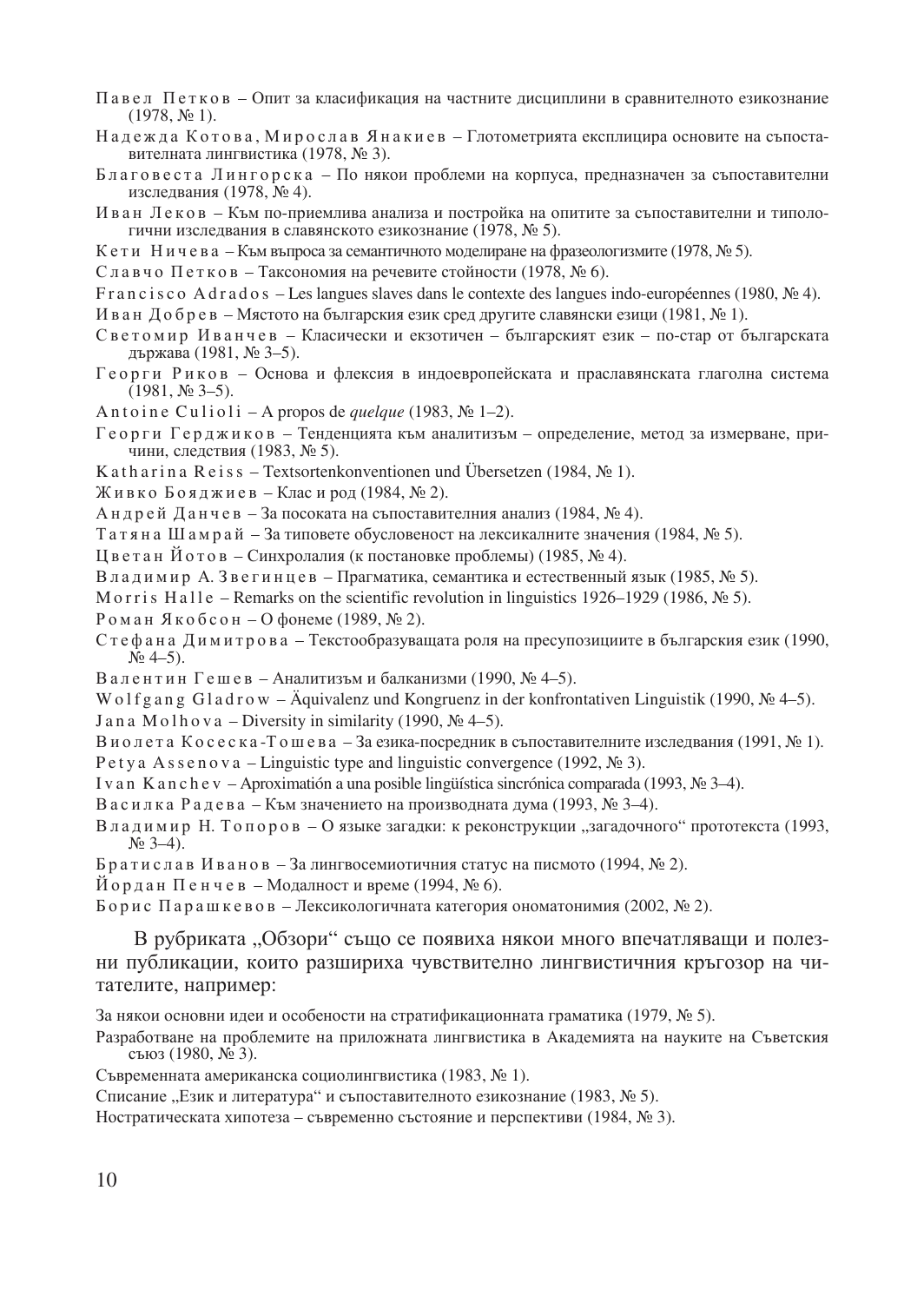Съпоставителните изследвания в България (1944-1984) (1984, № 5).

Понимание термина "ситуация" в современной западноевропейской и американской лингвистике  $(1986, N<sub>2</sub> 5).$ 

Някои основни моменти в развитието на лингвистичната прагматика през осемдесетте години  $(1988, N<sub>2</sub> 4-5).$ 

Постижения и проблеми на руско-българската лексикография (1988, № 4-5).

Шестдесет години българистика в Съединените американски щати (1991, № 1).

Отново за падежната граматика (1992, № 6).

Сопоставительная лексическая семантика: идеи, проблемы и методы (1997, № 1).

Когнитивната наука и съпоставителните лингвистични изследвания (1997, № 2).

Щастливо хрумване на редакционната колегия беше поканата към професор Петър Динеков да напише серия статии-спомени за своите университетски учители и колеги езиковеди. Така се появи поредицата негови публикации за "човешката" история на езиковедската ни наука. В тези свои статии нашият бележит учен увлекателно и нестандартно представи осем измежду най-видните български лингвисти: Александър Теодоров-Балан (1859–1959) (1981, № 1), Любомир Милетич (1863–1937) (1982, № 3), Стоян Романски (1882–1959) (1982, № 4), Кирил Мирчев (1902–1975) (1983, № 4), Иван Леков (1904–1978) (1984, № 3), Стойко Стойков (1912–1969) (1982, № 6), Иван Гълъбов (1918–1978) (1984, № 6) и Димитър Тилков (1933–1981) (1985, № 1).

В навечерието на стогодишнината на Софийския университет спомени за университетския живот, за съдържанието и еволюцията на учебния процес през годините и за академичния дух споделиха единайсет наши професори: Тома Ст. Томов (1986, № 4), Здравка Мечкова-Атанасова (1986, № 5), Константин Попов (1987, № 1), Веселин Бешевлиев (1987, № 3), Александър Ничев (1987, № 4), Марко Минков (1987, № 5), Светомир Иванчев (1987, № 6), Божил Николов (1988, № 1), Мария Леонидова (1988, № 3), Стоян Стоянов (1988, № 4-5), Руска Гандева (1988, № 6).

В обособилата се рубрика "Годишнини" постепенно започнаха да се отразяват все повече юбилеи на български и чуждестранни езиковеди. През първите петнайсет години редакционната колегия стриктно се придържаше към приетата практика: за живите хабилитирани български учени се поместваха статии за 60годишнината им, като диференцирано (според значимостта на юбиляря) се придружаваха (или не) с библиографията им; за починалите български и чуждестранни лингвисти (чиито научни трудове са издържали проверката на времето) обикновено се отбелязваха 100, 150, 200 години от рождението или смъртта им. През изминалите 35 години в списанието са публикувани близо 300 юбилейни статии, които, наред с отпечатаните над 100 некролога, представляват една своеобразна (макар и непълна) история на българското и световното езикознание. С времето тяхната информативна стойност ще нараства като ценен източник на сведения и справочник за бъдещите адепти и историци на лингвистиката.

В годините, когато издаването на сборник в нечия чест беше много трудно и ставаше само с височайше разрешение, списанието посвети отделни свои броеве на 70-годишнината на своите основатели – професорите Божил Николов (1989, № 5, № 6), Светомир Иванчев (1990, № 4-5), Жана Молхова (1992, № 3) и Мирослав Янакиев (1993, № 3-4). Така по един макар и скромен начин бяха отбелязани заслугите на тези наши уважавани учени.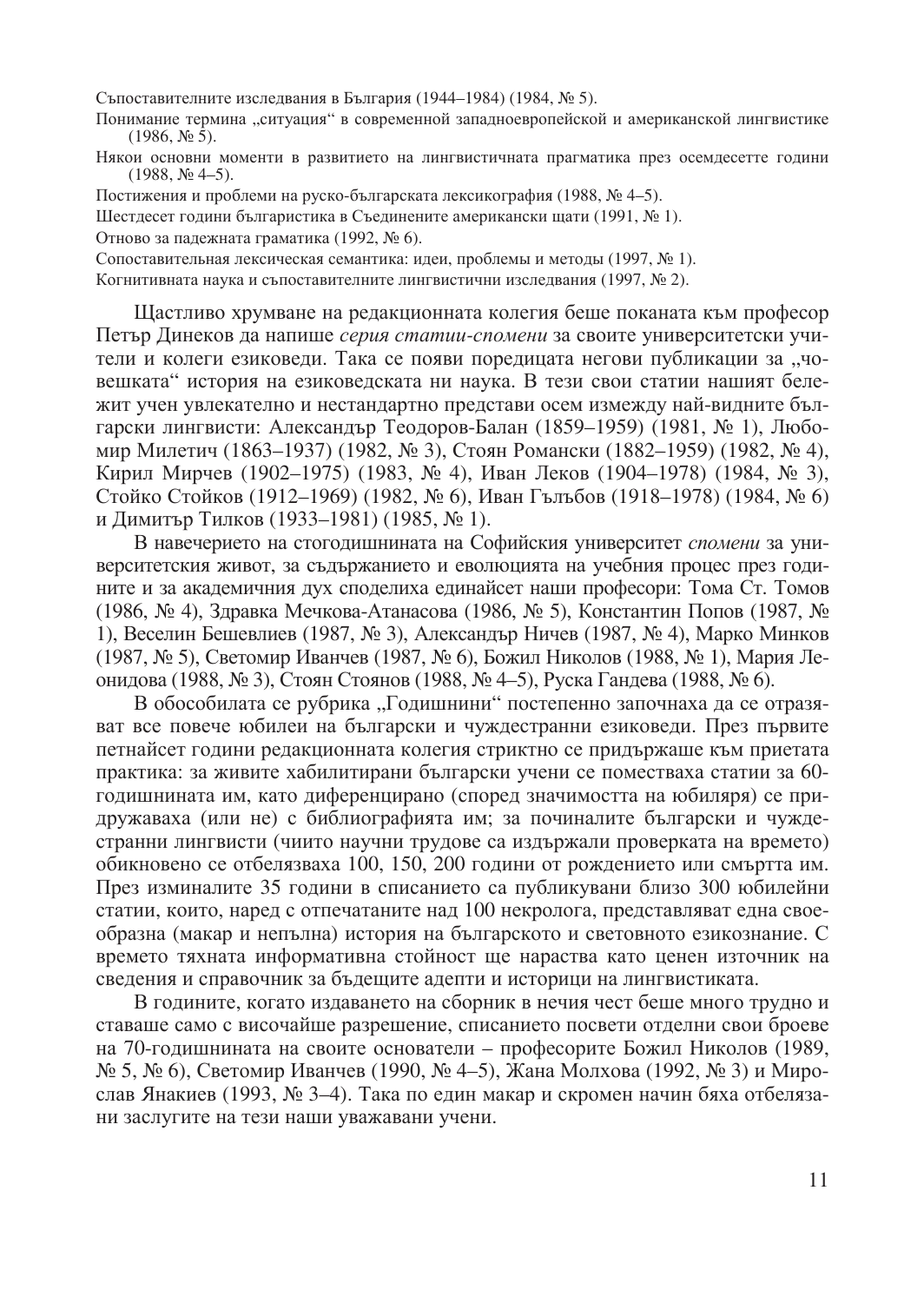Голямо внимание в "СЕ" се обръщаше и обръща на рецензиите. През изминалия период са публикувани над 1600 (!) рецензии за всякакви езиковедски трудове (монографии, сборници, годишници, речници, учебници, справочници и много други). Няма друго лингвистично периодично издание в България, което да отделя толкова място за рецензии и това се цени високо от всички читатели. През годините количеството поместени рецензии растеше и достигна 15-20 в отделен брой. Така от всяка отпечатана книжка на списанието читателят само за няколко часа добива представа за съдържанието на множество нови заглавия с лингвистична тематика. Много млади автори усвоиха и усъвършенстваха научния стил, разшириха лингвистичната си подготовка, научиха се как да водят полемика и да отстояват аргументирано тезите си именно чрез рецензирането на нови публикации от областта на своите научни интереси.

Друга проява на грижата за по-добрата осведоменост на читателите са разнообразните библиографии, публикувани в "СЕ". Вече споменахме за персоналните библиографии, които придружават някои от юбилейните статии. Освен тях в списанието ежегодно се публикуваше тематична библиография на съпоставителни изследвания и на българските езиковедски дисертации (повечето от които остават в ръкопис). Тази практика беше преустановена за известно време, но предстои да бъде възстановена.

...Межлувременно през 1985 г. списанието навърши лесет голини. Това беше подходящ повод да се обобщи постигнатото, да се направи равносметка и изданието да се популяризира в езиковедските среди (срв. Иванчев 1985; Бъчваров 1986; Тренков 1986). В последния, шести брой за 1985 г., беше отпечатано обобщено десетгодишно съдържание, включващо 1315 заглавия (вж. Милойкова 1985). Тази практика се превърна в традиция (вж. Железарова 1995; Железарова 2006).

От 1990 г., благодарение на възстановената университетска автономия, списанието си избра международен редакционен съвет. В първоначалния състав на този съвет бяха включени някои авторитетни лингвисти и българисти от чужбина (А. В. Бондарко, Х. Валтер, В. Г. Гак, М. Ивич, Е. Косериу, Ъ. Скатън, Л. Ухлиржова, Ж. Фьойе, К. В. Чвани и др.), както и някои уважавани български езиковеди (Е. Герганов, А. Данчев, Ст. Димитрова, М. Сл. Младенов. Б. Парашкевов. Д. С. Станишева).

От 2006 г. читателите на "СЕ" могат да намерят информация за съдържанието на всеки новопоявил се брой, както и пълния текст на част от статиите в интернет на адрес: http://www.slav.uni-sofia.bg/Pages/contrastive.html.

\*\*\*

Но време е да кажем нещо и за хората, които правеха през годините списанието, и преди всичко за неговия основател и първи главен редактор в продължение на петнайсет години – професор Светомир Иванчев (1920–1991). Вярвам, че всички, които го познаваха, ще се съгласят с мен, че той беше нестандартно скромен и демократичен, без всякаква поза. Беше неудържимо общителен, любознателен, дори любопитен; изпитваше непрестанна жажда за нови контакти, нови лица, нови идеи; при това беше максимално достъпен в общуването с всякакви хора, независимо от възрастта и положението им, леко ироничен (и само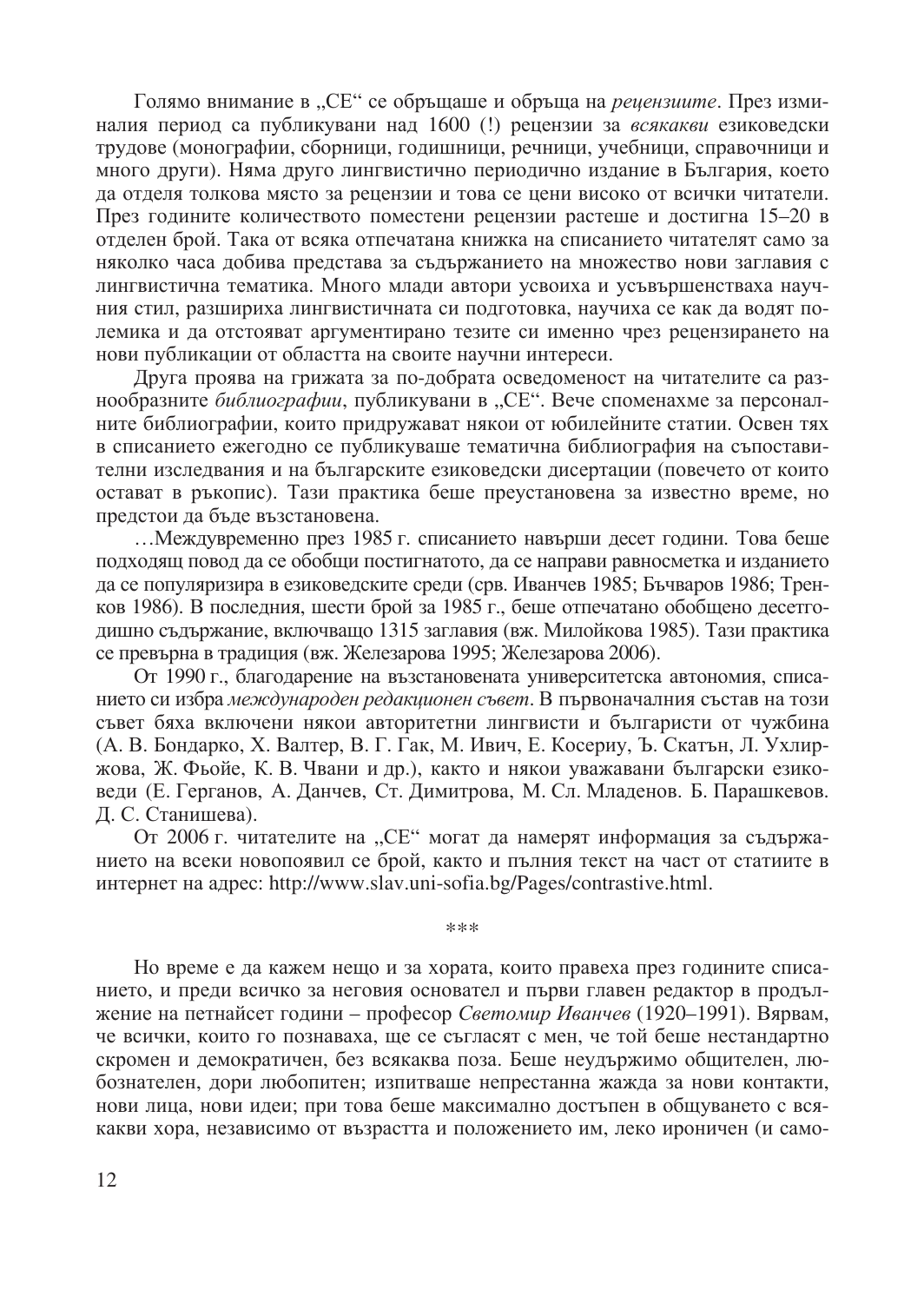ироничен), но неизменно търпелив, тактичен и над всичко – доброжелателен. Това проличаваше при контактите му и със студентите, и с десетките, стотиците автори-сътрудници на списанието. При общуването си с хората проф. Иванчев имаше някакво особено излъчване, една обезоръжаваща мекота и деликатност, с които обикновено веднага печелеше симпатиите на събеседника си. Интересът му към другите беше дълбок и неподправен.

С неукротима енергия проф. Иванчев привличаше все по-широк кръг от български и чуждестранни сътрудници, при това без никакви ограничения. Никакви предразсъдъци не можеха да го възпрат да покани някой студент да направи извлечение от липломната си работа и да го предложи като статия, или пък някой учител да представи свое изследване за публикуване. Той можеше да проседи с часове над ръкописа на някой начеващ автор и търпеливо да му обяснява къде и какво трябва да се поправи, но не жалеше енергия и при беседите за подобряване на нечий текст, дори когато авторът беше професор. Проф. Иванчев намираше окуражителни и мобилизиращи думи за всеки, а по-опитните автори знаеха, че при всяка среща ще бъдат поканени да напишат нещо за списанието. И всичко това беше съпроводено с един максимализъм, с един заразяващ устрем, ориентиран далече напред към бъдещето (вж. също Светомирен дух 1993).

Специфична беше атмосферата в редакцията на списанието. Всеки автор знаеше, че там ше срешне разбиране, толерантност и насърчение за своите бъдещи изследвания. Главният редактор общуваше естествено и непринудено с всеки. Случваше се без смущение да каже: "Аз не разбирам много от тези модерни теории", но това никога не стана причина ръкопис да бъде отхвърлен. Нещо повече - през тези първи петнайсет години в списанието бяха публикувани немалко работи от областта на психолингвистиката, социолингвистиката, трансформационно-генеративната граматика, невролингвистиката, падежната или стратификационната граматика, квантитативната или когнитивната лингвистика и от редица други области, в които проф. Иванчев никога не е работил.

Благодарение на него редакцията се беше превърнала в своеобразен клуб на българските езиковеди, където много колеги нерядко се отбиваха и без конкретен повод, а просто да поговорят с други автори за новоизлезли книги, за някоя интересна конференция, значима дискусионна публикация, нашумяла теория и т. н. Така в малкото редакционно помещение се завързваха и оживени спорове.

Но за благоприятната атмосфера и конструктивния дух в редакцията много допринасяха и останалите редактори-основатели на списанието, особено професорите Мирослав Янакиев, Жана Молхова и Божил Николов. Заедно с проф. Иванчев те бяха не само връстници, но и единомишленици; без да са близки приятели, те дълбоко се уважаваха, взаимно се подкрепяха и се обичаха. Всички те се грижеха за осигуряването на нови статии и рецензии, четяха с голяма взискателност постъпилите ръкописи, не допускаха неточности, пропуски и грешки и така допринасяха за високото равнище на публикуваните текстове. Всички нови идеи във връзка със списанието бяха оживено обсъждани на заседанията на редколегията.

Редно е поне бегло да споменем заслугите на още двама души през този първи период от съществуването на списанието – Андрей Данчев и Максим Младенов.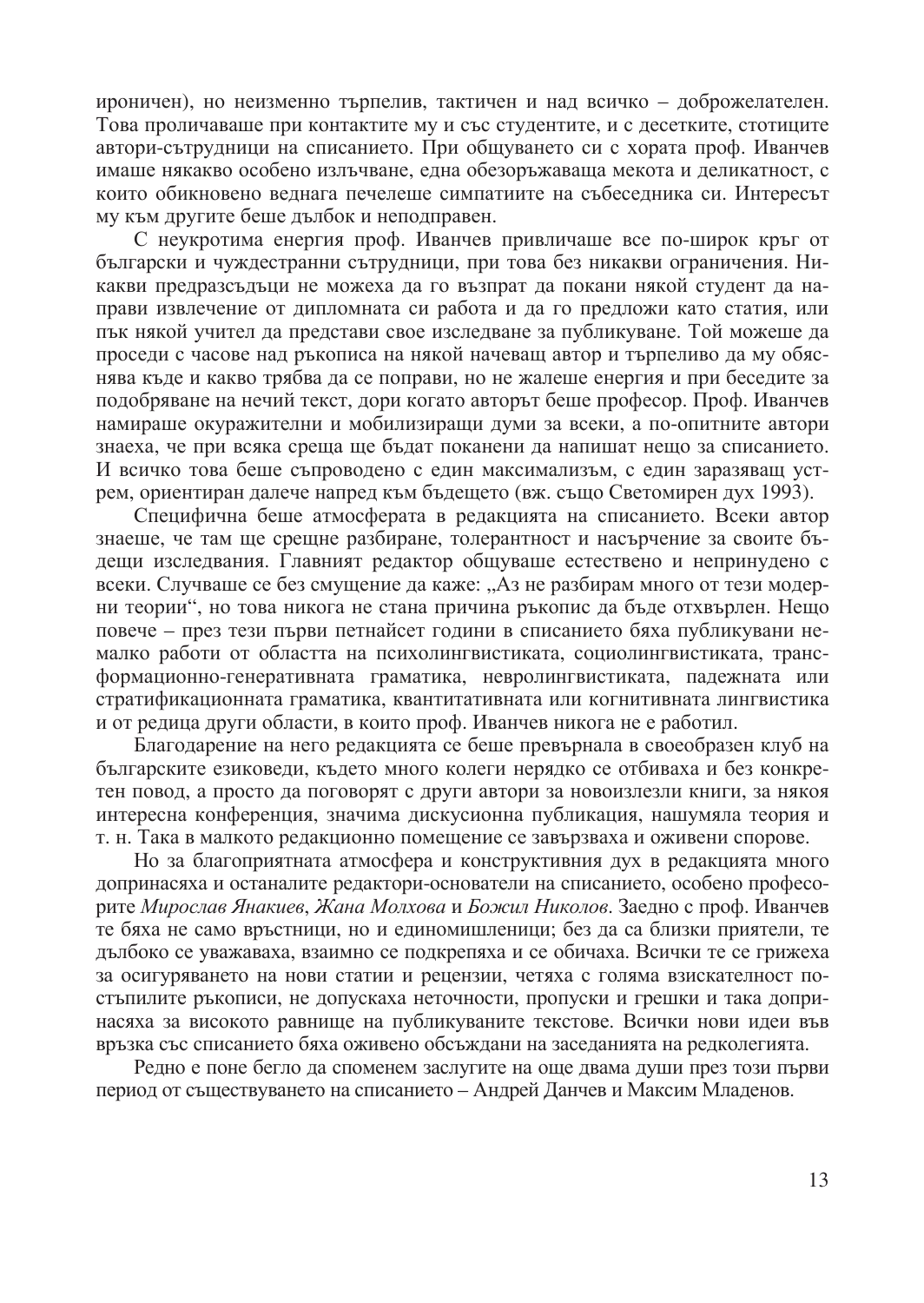Проф. Андрей Данчев (1933-1996) беше сред основателите на Групата за съпоставително изследване на българския език с други езици, един от най-активните нейни членове и организатори. За съжаление, през 1975 г. в Катедрата по английска филология беше извършена кадрова чистка, която засегна и него; той беше освободен от университета и преместен на работа в Центъра за изучаване на чужди езици към Института за чуждестранни студенти. Ако това не беше се случило, Андрей естествено щеше заслужено да бъде включен в редколегията на списанието. Но макар да беше служебно изолиран, с присъщата си непримиримост и енергия той организира на новото място семинар и работна група по контрастивна лингвистика и теория на превода, като обедини усилията на по-младите си колеги и много скоро работната група започна да провежда ежегодни конференции на тема "Съпоставително езикознание и чуждоезиково обучение". Самият Андрей Данчев беше един от най-активните и авторитетни сътрудници на "СЕ", насърчаваше и своите колеги да предлагат текстове за публикуване, а не на последно място даде множество конструктивни идеи за подобряване на равнишето на списанието. След като беше възстановен на работа в Софийския университет, още през 1990 г. проф. А. Данчев беше включен в редколегията на списанието, но неговата преждевременна кончина не му позволи да направи повече.

Професор Максим Младенов (1930-1992) също стана жертва на тоталитарните практики и през 1977 г. заелно с четирима лруги свои колеги беще освободен от Института за български език в БАН и преместен на работа в Института по етнография. Макар че неговите основни занимания бяха в областта на диалектологията, той имаше много по-широки научни интереси, което му позволи активно да сътрудничи на "СЕ" със статии, рецензии, юбилейни статии, библиографски и архивни материали, некролози и пр. Но и без да е член на редколегията, проф. М. Младенов неведнъж беше търсен за мнение като консултант във връзка с различни ръкописи, редовно обсъждаще в редакцията всеки новоизлязъл брой и предложи редица плодотворни идеи за нови интересни публикации и за цялостната концепция на списанието. Той също беше включен в редакционния съвет през 1990 г., но скоро след това почина.

Вторият значим период в съществуването на "СЕ" е свързан с дейността на проф. Живко Бояджиев (1936-2007), който оглави списанието през 1992 г. след внезапната смърт на проф. Иванчев. Много преди това проф. Бояджиев често беше търсен за мнение и консултация във връзка с отделни депозирани ръкописи, активно сътрудничеше на списанието и още през 1984 г. беше привлечен като член на редколегията. Благодарение на авторитета, който вече си беше изградил, той единодушно беше избран за приемник на проф. Иванчев. По мнението на проф. П. Асенова Живко Бояджиев е ярък представител на общото езикознание, чиито постижения са на най-доброто ниво в съвременното развитие на научната област в международни измерения. Към това трябва да се изтъкнат и някои негови много важни човешки качества: изключително ерудиран, крайно взискателен (и самовзискателен), скромен, принципен и честен, той беше оптималната алтернатива за поста на главен редактор.

Разбира се, той си имаше свой стил на работа, свое виждане за нещата и това предизвика някои промени. В основни линии той запази, и то много успешно, из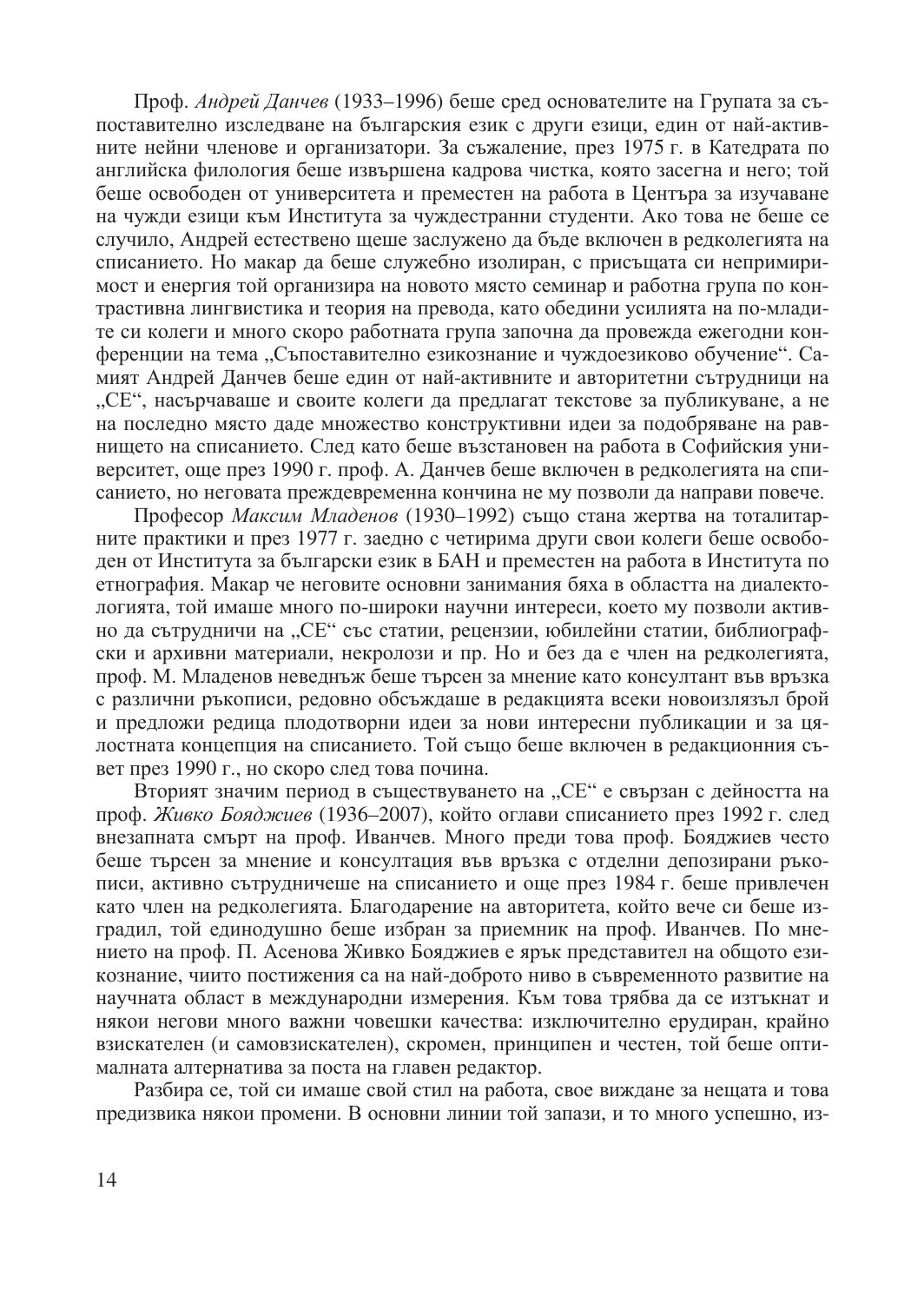градения дотогава облик на списанието. Но наред с това направи и някои нововъведения: обособи рубриките "Дискусии, обзори и научни съобщения", "Из историята на световното езикознание" и "Възрожденските граматики на българския език"; привлече немалко нови български и чуждестранни автори, приемаше за печат и по-обемни студии и не на последно място (макар и по технически причини) намали броя на книжките от шест в година на три, но с удвоен обем. До известна степен тематиката на списанието се разшири в посока на научните интереси на самия главен редактор - появиха се повече статии, посветени на общото, балканското, романското и индоевропейското езикознание; повече статии, изследващи материал от запалните, но и от много други, вкл. "екзотични" езици; отпална изискването един от съпоставяните езици задължително да бъде българският, чувствително нарасна броят на статиите, публикувани на чужди езици, и т. н.

И проф. Бояджиев успешно работеше с авторите на списанието. Крайно деликатен, той нерядко им спестяваше неудобството от допуснатите неточности и грешки, а сам пожертвователно губеше много време да редактира (и коригира) техните ръкописи.

"Днес млади (а вече и не толкова млади) български езиковеди споделят, че проф. Ж. Бояджиев е първият, който с преподавателското си умение и съпричастност към плахите им научни опити ги е привлякъл към попрището на живота им" (Асенова 2007: 10).

Самият проф. Ж. Бояджиев обогати тематиката на списанието, като публикува многобройни тематични библиографии [по общо езикознание, лингвистична география, сосюрознание, романско езикознание, увод в сравнителното (индоевропейско) езикознание, социолингвистика, езиците в света]. Свидетелство за неговата впечатляваща ерудиция, те представляват неоценим справочник за всеки езиковед, който се интересува от съответната област. Не можем да не споменем още една много важна заслуга на проф. Ж. Бояджиев.

"Приносите му в лингвистичната историография се допълват от неговите рецензии и анотации (повече от 150!) [...] върху теоретични трудове, изследвания по общо езикознание, университетски учебници, специализирани и езикови речници и справочници, истории на отделни периоди в езикознанието и под. Свободното владеене на световните езици и високият професионализъм на автора правят достояние на езиковедската колегия у нас неизвестни и често недостъпни произведения на чуждестранното езикознание" (Асенова 2007: 12).

Ако днес говорим за високото равнище на "СЕ", не бива да отминем с мълчание и ролята на Румяна Милойкова (1950-1992), редактор-уредник в списанието през първите седемнайсет годишнини. Тя редактираше всеки новопостъпил ръкопис с високо чувство за отговорност и полагаше изключителни грижи за стилистичната му обработка. Стотиците сътрудници на списанието са я запомнили с нейната непреклонна строга взискателност, с максимализма и при отстраняването на всякакви неточности и неясноти от всеки ръкопис. Така със своята понякога неблагодарна и на пръв поглед незабележима работа Р. Милойкова допринесе по безспорен начин за реномето, което си извоюва "СЕ" като сериозно научно издание. За жалост, тя ни напусна твърде рано, ненавършила 42 години.

През следващите 15 години нейната длъжност бе поета от д-р Радост Железарова, която не се уплаши от високата летва, издигната от нейната предшественичка, и със същия успех поддържаще равнището на списанието все така високо.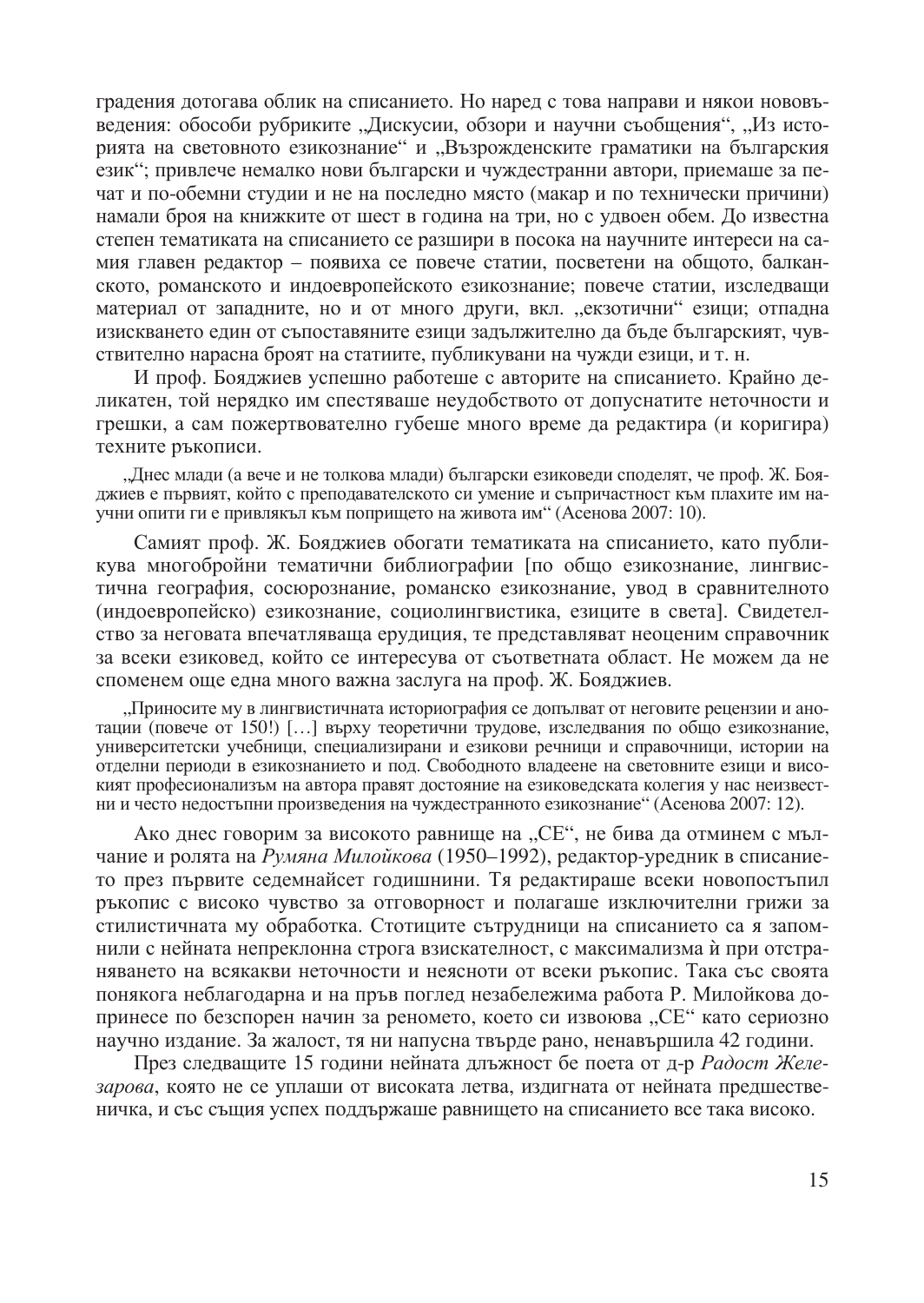За реда в редакцията допринесе и завеждащата документацията Веселинка Симеонова, чиято грижа бяха картотеката, връзката с авторите, редакторите, издателството, печатницата и библиотеките, абонаментът и т. н. Тя умело поддържаше уюта и гостоприемната атмосфера в редакционното помещение.

В момента редакционната колегия е в състав: Петя Асенова (главен редактор), Янко Бъчваров, Димитър Веселинов, Енчо Герганов, Стефана Димитрова (заместник-главен редактор), Юлия Кирилова, Иван Кънчев, Борис Парашкевов, Христо Стаменов, Дина С. Станишева, Радост Железарова (отговорен секретар).

 $***$ 

По инициатива на П. Асенова, Хр. Стаменов и Р. Железарова през 2008 г. в редколегията се взе решение да бъде съставена обобщена анотирана библиография на списанието от неговото основаване до момента. Реализирането на този проект се натъкна на известни трудности, тъй като през годините някои (немалко на брой) статии бяха публикувани без анотации. Наложи се към тях да се съставят анотации, които да се преведат на английски език. За запълването на тази празнина, за редактирането на съществуващите анотации, както и за уточняването и уеднаквяването на терминологията в тях, главната заслуга принадлежи на Христо Стаменов, който положи много усилия, за да може библиографията да стане пълна и изчерпателна.

И ето че днес, когато представяме на вашето внимание публикуваната анотирана библиография на "СЕ" (Библиография 2009), моментът е подходящ за равносметка. Мисля, че без преувеличение и излишна скромност може да се каже, че тази равносметка е наистина внушителна.

За изминалите 34 години в списанието са публикувани общо 3940 текста, от които около 1400 статии, 1600 рецензии, 400 хроники, 300 юбилейни статии, 100 некролога и близо 200 библиографии (цифрите са умишлено закръглени).

От тези близо 4000 публикации 3000 са от български автори (над 2500 от София; 225 – от Велико Търново; 90 – от Пловдив; 60 от Шумен; 30 – от Благоевград и др.). Около една четвърт – почти 1000 публикации – са дело на автори от чужбина, от 34 страни (в низходящ ред: Чехия – 91; Русия – 83; Германия – 74; Полша – 64; Беларус – 47; Франция – 26; Словакия – 23; Украйна – 21; САЩ – 20; Унгария – 11; Австрия – 9 и т. н.). Сред тези чуждестранни автори личат имената на някои много авторитетни езиковеди като Франсиско Адрадос, Иозеф Вахек, Владимир Звегинцев, Милка Ивич, Станислав Кароляк, Антоан Кюлиоли, Александър Младенович, Александър Реформатски, Александра Суперанска, Адам Супрун, Никита Толстой, Владимир Топоров, Морис Хале, Александра Широкова, Роман Якобсон (посочвам само починали учени). На страниците на списанието са намерили място и много известни българисти от чужбина, напр. Винцент Бланар, Григорий Венедиктов, Златка Генчева, Рогер Гилин, Карл Гутшмит, Малгожата Коритковска, Виолета Косеска, Надежда Котова, Борис Норман, Йежи Русек, Ърнест Скатън, Франчишек Славски, Иван

Тези числени данни отразяват броя на публикациите; всъщност реалният брой на авторитесътрудници на списанието е около 750 българи и 440 чужденци.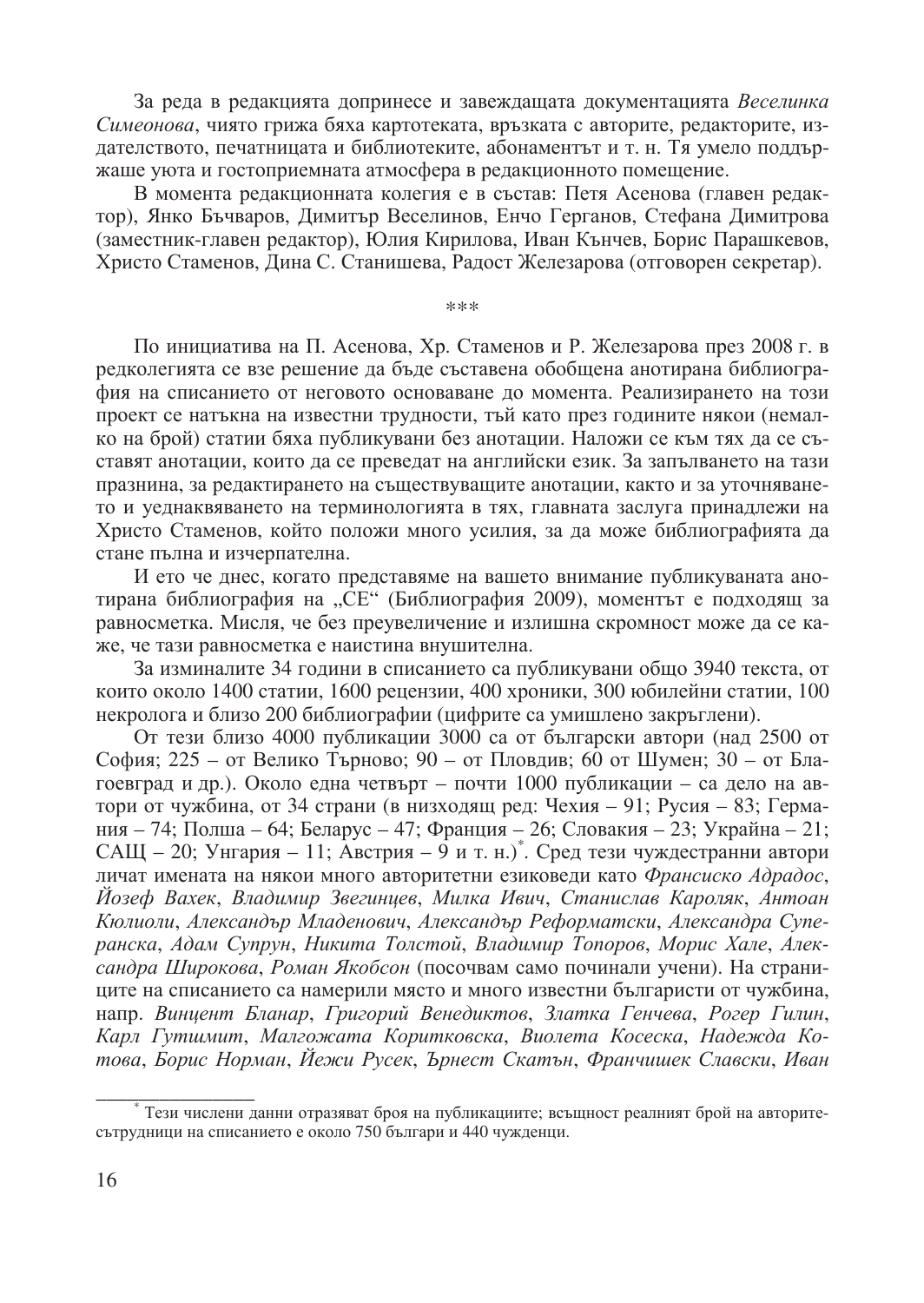Стоянов, Людмила Ухлиржова, Жак Фьойе, Хетил Ро Хауге, Майкъл Холман, Генадий Цихун, Катрин Чвани, Януш Шатковски, Клаус Щайнке и др. – както личи, цветът на чуждестранната българистика! Изключително трудно е да посоча всички по-изтъкнати български езиковеди, публикували в "СЕ", затова отново ще се огранича само с имената на учени, които вече са ни напуснали: Георги Герджиков, Андрей Данчев, Николай Дилевски, Петър Динеков, Иван Дуриданов, Иван Леков, Красимир Манчев, Марко Минков, Максим Младенов, Моско Москов, Кети Ничева, Петър Пашов, Йордан Пенчев, Христо Първев, Георги Риков, Борис Симеонов, Валентин Станков, Стоян Стоянов, Димитър Тилков, Пенка Филкова и мн. др.

Но може би най-впечатляващи са данните за езиците, съпоставени с българския език - те са повече от 50 на брой! Най-многобройни са изследванията, в които българският език се успоредява с останалите славянски езици – 330 (с руски 156; с украински 9; с белоруски 38; с полски 51; с чешки 37; със словашки 9; със сръбски, хърватски и словенски 13; на базата на обща съпоставка за славянските езици 17). Естествено, широко е застъпено съпоставянето с основните западни езици – 234 статии (английски 94; немски 72; френски 68). Балканските езици са представени в около 50 статии (румънски 20; гръцки 17; албански 1; общо за балканските езици 8). Засега има какво да се желае по отношение на романските езици (без френския) – испанският и португалският се изслелват на фона на българския само в 20 разработки. Недостатьчно са материалите, посветени на съпоставките с турски език – само десетина. Но вероятно не са много периодичните издания, публикували изследвания за толкова много по-редки езици като угрофинските, скандинавските и някои съвсем "екзотични" (арабски 8; иврит 4; хинди 3; цигански 1; японски 6; виетнамски 5; китайски 2; тибетски 1; корейски 1; монголски 1; татарски 1, както и някои други съпоставки) – общо около 50 статии. Струва ми се, че тези цифри дават основание за оправдано самочувствие.

Публикуваните в края на нашата анотирана библиография четири показалеца (изработени от Ангелина Иванова) позволяват на читателя да се ориентира по-лесно и по-бързо в тази лавина от информация. Но същевременно всички те и показалецът с имената на авторите, и този с имената на авторите на рецензираните книги, и този на езиците, съпоставени с българския, и накрая – географският показалец, са много ценни за бъдещата работа на редакционната колегия. Те ще бъдат изключително полезни, защото ще спомогнат да се набележат "белите петна", още неразработените или досега слабо разработените теми и езици, да се съсредоточат усилията за привличане на автори от научни средища, където тепърва се утвърждава изследването на лингвистични или българистични проблеми, да се насърчат млади езиковеди, които да станат активни наши сътрудници и същевременно сами да израснат в научно отношение.

Така списание "Съпоставително езикознание" ще продължи да изпълнява все по-успешно своята мисия за интензивно изследване на нови тематични области в езикознанието, за задълбочаване както на теоретичните търсения, така и за усъвършенстване на приложните аспекти на контрастивната лингвистика преподаването на чужди езици, на българския език като чужд, на практиката на превода, на все по-детайлното описание на българския език.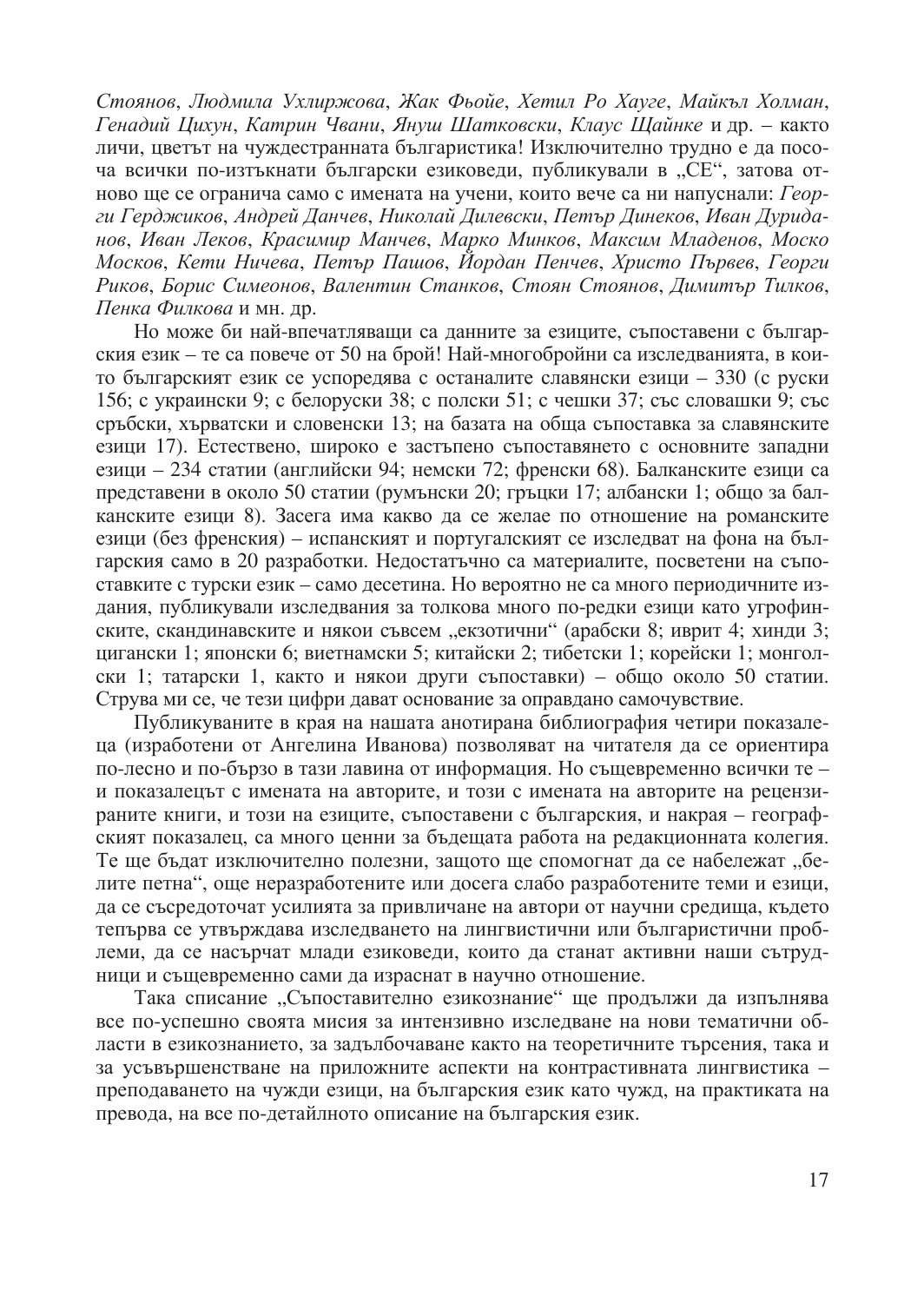От скромния бюлетин, започнал да излиза преди 35 години, до появата на днешната библиография е извървян дълъг път, който може да ни изпълва с удовлетворение от постигнатото. Но то ни задължава да продължим с още по-голяма енергия и инвенция напред.

## Библиография

- Асенова 2007: П. А с е но в а. Професор д-р Живко Бояджиев опит за творчески портрет по случай неговата седемдесетгодишнина. – В: *Това чудо – езикът! Изследвания* в чест на проф. д-р Живко Бояджиев. (Съст. П. А с е н о в а и др.) София: УИ "Св. Климент Охридски", 2007, 9-15.
- Библиография 2009: Съпоставително езикознание. Анотирана библиография 1976–2009. (Ред. П. Асенова.) София: Аля, 2009. 424 с.
- Бъчваров 1976: Я. Б[ъчваров]. Кратък отчет за дейността на Групата за съпоставително изследване на българския език с други езици през периода от нейното сформиране до края на 1975 г. – Бюлетин, 1976 (I), № 1, 110–112.
- Бъчваров 1986: Я. Бъчваров. Десет години списание "Съпоставително езикознание".  $- Ay\$ диториум максимум, 1986 (VI), № 3, 18–19.
- Гочева 1977: Е. Гочева. Кратък отчет за дейността на Групата за съпоставително изследване на българския език с други езици през периода от началото на 1976 до м. юни 1977 г. – *Бюлетин*, 1977 (II), № 6, 159–161.
- Данчев 1975: А. Данчев. Съпоставително изследване на български с други езици. Руски и западни езици, 1975 (II),  $N_2$  3, с. 4.
- Железарова 1995: Р. Железарова. Съдържание на годишнини XI XX (1986–1995) на списание "Съпоставително езикознание". – Съпоставително езикознание, 1995 (XX), № 6, 125-208. [Неподписана.]
- Железарова 2006: Р. Железарова. Съдържание на годишнини XXI-XXX (1996-2005) на списание "Съпоставително езикознание". – Съпоставително езикознание, 2006 (XXXI), № 2, 120-160. [Неподписана.]
- Иванчев 1976: С. И в а н ч е в . [Уводна статия]. *Бюлетин*, 1976 (I), № 1, 3–6. [Неподписана.]
- Иванчев 1978: С. И в а н ч е в . Списание "Съпоставително езикознание". *Съпостави*телно езикознание, 1978 (III),  $N_2$  1, 3–6. [Неподписана.]
- Иванчев 1985: Св. И в а н ч е в. Десет години списание "Съпоставително езикознание". -Съпоставително езикознание, 1985 (X), № 2, 5–7. [Неподписана.]
- Милойкова 1985: Р. Милойкова. Съдържание на годишнина I–X (1976–1985) на списание "Съпоставително езикознание". – *Съпоставително езикознание*, 1985 (X), № 6, 76–118. [Неподписана.]
- Светомирен дух: Светомирен дух. Книга за проф. Иванчев. (Съст. Я. Бъчваров, В. Тодоров). София: УИ "Св. Климент Охридски" & Хемус ООД, 1993. 192 с.
- Тренков 1986: К. Тренков. Съпоставително езикознание. Звено, 1986 (I), № 4, 38–39.

## Отзиви за списанието

- $\Delta$  EOSA EXPADENTIE is  $\Delta$  is a d  $\Delta$  i e v . Sapostavitelno ezikoznanie / Sopostaviteľnoe jazykoznanie / Contrastive Linguistics. – *Historiographia linguistica* [Amsterdam], 1981 (VIII), 6 1, р. 233. [Неподписана.]
- Бъчваров 1981: Я. Бъчваров. Списание "Съпоставително езикознание". *Аудито*риум максимум, 1981 (I), № 8, с. 14. [Неподписана.]
- 1987: U . B ü t t n e r . "SDpostavitelno ezikoznanie" eine Zeitschrift zum Sprachvergleich. – *Fremdsprachen* [Leipzig], 1987 (XXXI), № 3, 202–204.